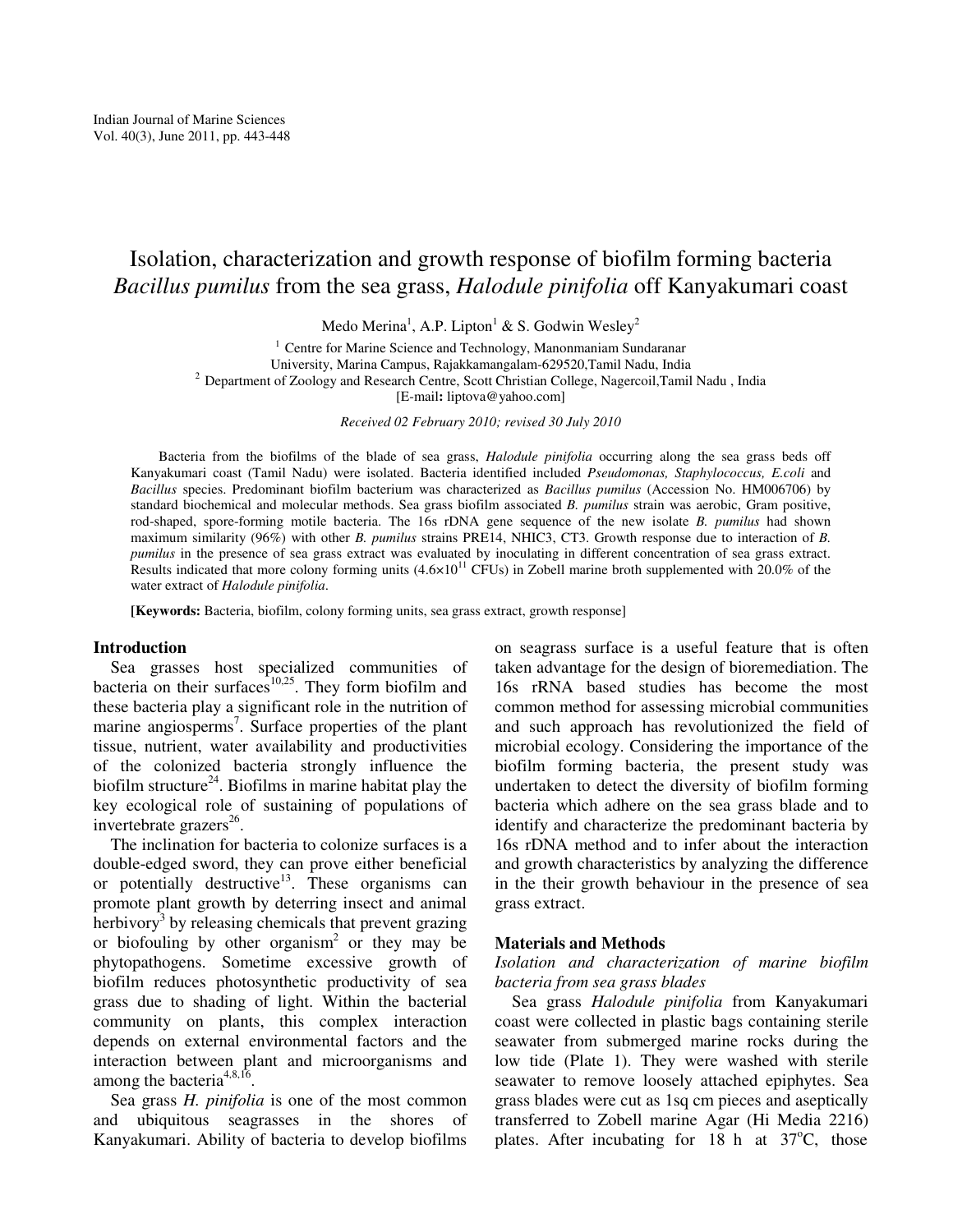

Plate 1―Station location

colonies growing around the sea grass blades were segregated and purified. Purified typical bacterial colonies were characterized by standard biochemical tests, antibiotic sensitivity pattern and 16s RNA sequence data method.

 Morphological characterization of the colonies were documented using standard microbiological approaches<sup>9</sup> and based on morphological appearance such as colony colour, motility, elevation, colony shape, cell shape etc. Standard biochemical tests were carried out to identify the bacterial strain upto genus  $level<sup>14</sup>$  and the bacterial isolates were identified. Predominant strain present in the seagrass blades were further characterized using molecular tools because it is difficult to identify the bacteria in lab by biochemical characterization alone. The 16s rDNA gene of the isolates were sequenced (ABI 3100 sequencer and genotyper; Genie) after the DNA isolation and amplification. The sea grass *Halodule pinifolia* blades were thoroughly rinsed with distilled water. The blades were then ground in a mixer grinder in 5 mL of water. This aqueous extract was made bacteria free by passing though 0.2 µm syringe bacterial filters. The clean filtrate obtained was then kept in sterile containers in refrigerator for further use.

 The isolated and characterized bacterium was allowed to grow in 25 mL of Zobell marine broth for 18 h at  $37^{\circ}$ C. After 18 h of incubation, 0.1 mL of bacterial culture was added to four different conical flasks containing 25 mL of the above broth. To three conical flasks containing Zobell marine broth were supplemented with different volumes of filtered sea grass extract to get 4, 20 and 40% of the extract in the medium. One conical flask without extract was kept as control and all these were incubated for 18 h at  $37^{\circ}$ C. After incubation for 18 h, the serially diluted culture are plated on Zobell marine agar and incubated for 18 h at  $37^{\circ}$ C. After 18 h of incubation, the colony forming units (CFU) were enumerated.

#### **Results**

## *Morphological and biochemical characteristics*

 The colonies isolated from *H. pinifolia* blades exhibited different colony morphotypes. Microscopically, rod shaped cells were more abundant in the blades. All are motile forms. Gram staining revealed that rod shaped cells were Gram negative *E. coli* and *Pseudomonas* and Gram positive *Bacillus*. Cocci were represented by the Gram positive *Staphylococcus.* Morphological characteristics are given in Table 1. In the biochemical tests, positive response of *Bacillus* was noted in the amylase test. However the rest of the isolates were negative for Gelatinase. Except *Pseudomonas,* negative results were noticed in caseainase. Acid/Gas test showed positive for all the isolates (Table 2).

 Molecular characterization was made only for the predominant strain. Results of 16s rDNA data indicated that the biofilm forming bacteria based on nucleotides homology and phylogenetic analysis was characterized as *Bacillus pumilus*. Bacteria was Gram

| Table 1—Morphological characteristics of biofilm forming bacteria on <i>Halodule pinifolia</i> (seagrass) blades |                          |            |                          |                    |        |              |                      |          |  |
|------------------------------------------------------------------------------------------------------------------|--------------------------|------------|--------------------------|--------------------|--------|--------------|----------------------|----------|--|
| Bacterial strains                                                                                                | Morphological tests      |            |                          |                    |        |              |                      |          |  |
|                                                                                                                  | Gram stain               | Morphology | Motility                 | Elevation          | Colour | Colony shape | Cell shape           | Margin   |  |
| Staphylococcus                                                                                                   | $^{+}$                   | Cocci      | $\overline{\phantom{0}}$ | Flat               | Cream  | Irregular    | Round in<br>tetrads  | Undulate |  |
| Pseudomonas                                                                                                      | $\overline{\phantom{a}}$ | Rod        | $+$                      | Convex             | Cream  | Circular     | Uniform<br>bacillary | Entire   |  |
| E. coli                                                                                                          | $\overline{\phantom{0}}$ | Rod        | $\overline{+}$           | Convex             | Cream  | Circular     | Short rod            | Regular  |  |
| <b>Bacillus</b>                                                                                                  | $\ddot{}$                | Rod        | $\overline{+}$           | Slightly<br>convex | Cream  | Circular     | Long rods            | Undulate |  |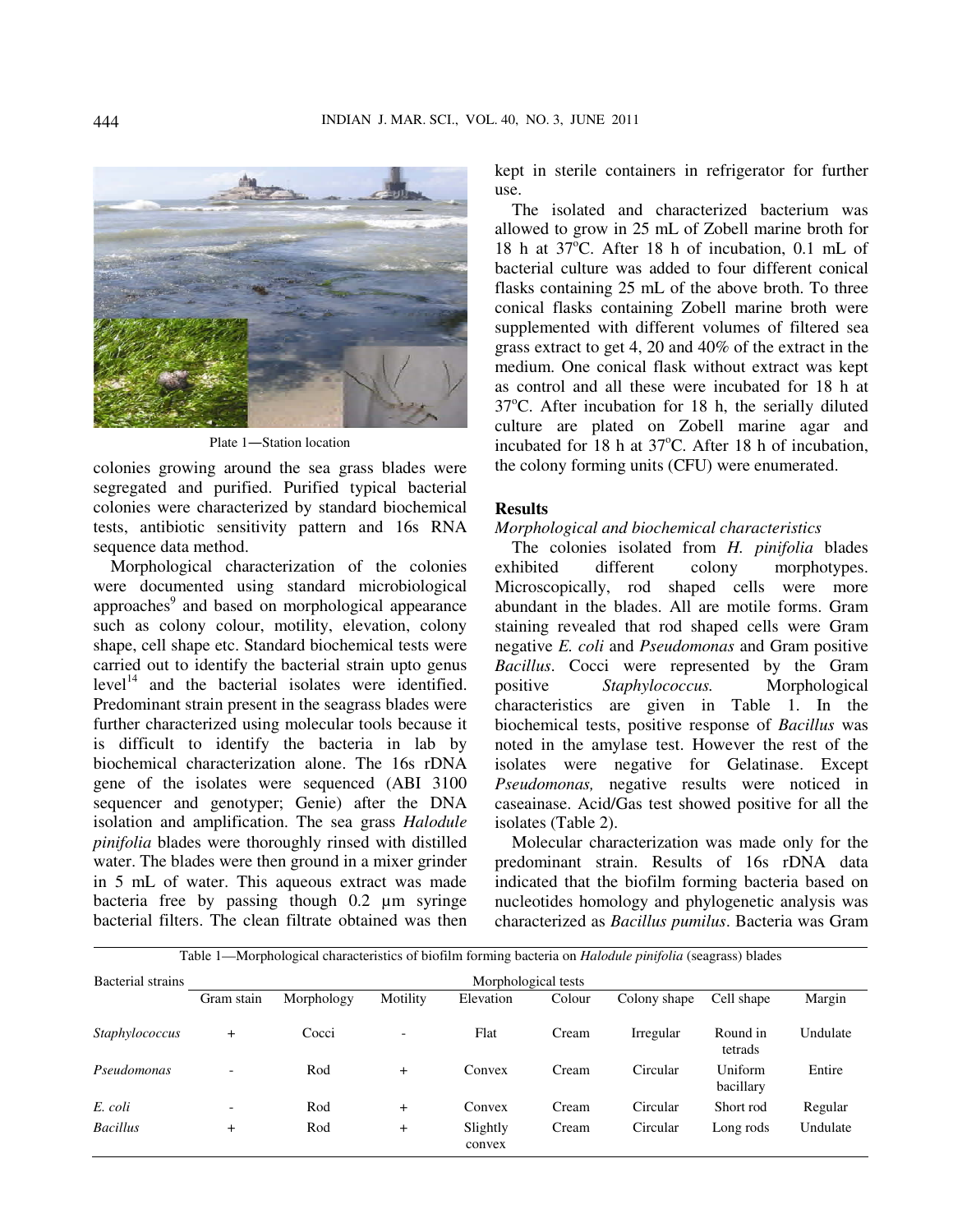| Table 2—Biochemical characterization of biofilm forming bacteria on <i>Halodule pinifolia</i> blades |                   |       |                          |       |                          |                          |                          |        |        |        |             |
|------------------------------------------------------------------------------------------------------|-------------------|-------|--------------------------|-------|--------------------------|--------------------------|--------------------------|--------|--------|--------|-------------|
| Bacterial<br>strains                                                                                 | Biochemical tests |       |                          |       |                          |                          |                          |        |        |        |             |
|                                                                                                      | Catalase          | MR    | VP                       |       | Amylase Gelatinase       | Oxidase                  | Casaenase Acid/Gas       |        | Indole | Urease | <b>NaCl</b> |
| Staphylococcus                                                                                       | $+$               |       |                          |       |                          |                          |                          |        |        |        | 6%          |
| Pseudomonas                                                                                          |                   |       | $\overline{\phantom{0}}$ |       | $\overline{\phantom{0}}$ | $\pm$                    | $\div$                   | -      |        | -      | 5%          |
| E. coli                                                                                              |                   | $\pm$ |                          |       | $\overline{\phantom{0}}$ | $\overline{\phantom{0}}$ |                          | $\pm$  | $^{+}$ | -      | $2\%$       |
| <b>Bacillus</b>                                                                                      |                   | $\pm$ | $^+$                     | $\pm$ | $\overline{\phantom{0}}$ | $\ddot{}$                | $\overline{\phantom{a}}$ | $\div$ |        | -      | $2\%$       |

Table 3―Alignment View

| <b>Alignment View</b>              | ID               | <b>Alignment results</b> | <b>Sequence description</b>                |
|------------------------------------|------------------|--------------------------|--------------------------------------------|
| <b>Baltimore of concession but</b> | H <sub>4</sub>   | 0.91                     | <b>Studied Sample</b>                      |
|                                    | AM1237349        | 0.96                     | <b>Bacillus pumilus</b>                    |
|                                    | EU880532         | 0.96                     | <b>Bacillus pumilus St. PRE14</b>          |
|                                    | EU221329         | 0.96                     | <b>Bacillus pumilus St. NM1C3</b>          |
|                                    | EU660356         | 0.96                     | <b>Bacillus pumilus St. CT3</b>            |
|                                    | <b>A.I831844</b> | 0.96                     | <b>Bacillus aerophilus St. 28K</b>         |
|                                    | A.1831841        | 0.96                     | <b>Bacillus stratosphericus St. 41KF2a</b> |
|                                    | EU652063         | 0.95                     | <b>Bacillus anthracis St. me-12</b>        |
|                                    | EU384279         | 0.95                     | <i>Streptomyces</i> sp.                    |
|                                    | EU931563         | 0.94                     | <b>Bacillus subtilis St. ZFJ-8</b>         |
|                                    | A.1831842        | 0.96                     | <b>Bacillus altitudinis St. 41KF2b</b>     |

positive, rod shaped that displayed mucoid colonial phenotypes. This strain displayed a cream pigmentation in Zobell marine agar plates. Phylogenetic analysis based on 16S rDNA sequence placed this strain as a member of the genus, *Bacillus.* The nearest homolog genus was found to be *Streptomyces* species and this strain is closely related to species *Bacillus stratosphericus*. The identified *B. pumilus* strain showed (96%) homology with other *B. pumilus* strains such as St.PRE14, St.NMIC3, St. CT3. The phylogenetic tree made in MEGA3.1. software using Neighbor Joining Method is given in Fig. 1.

 Results on the culturing *B. pumilus* in the sea grass extract showed a profound growth response. *Bacillus pumilus* exhibited growth in the medium containing 4% of sea grass extract. Still higher growth was recorded in medium containing 20% of the extract. However, the low colony forming units was recorded in medium supplemented with 40% of the extract. Nevertheless, the control medium without the sea grass extract showed very low bacterial growth.



The Alignment view using combination of NCBI Genbank and Table and RDP Database is given in Table 3.

## **Discussion**

 Plant leaves host complex assemblages of bacteria<sup>29</sup>. Leaves of aquatic plants support very active bacterial communities that are thought to be influenced by plant primary production<sup>15</sup>. Various researches describe the diversity of organisms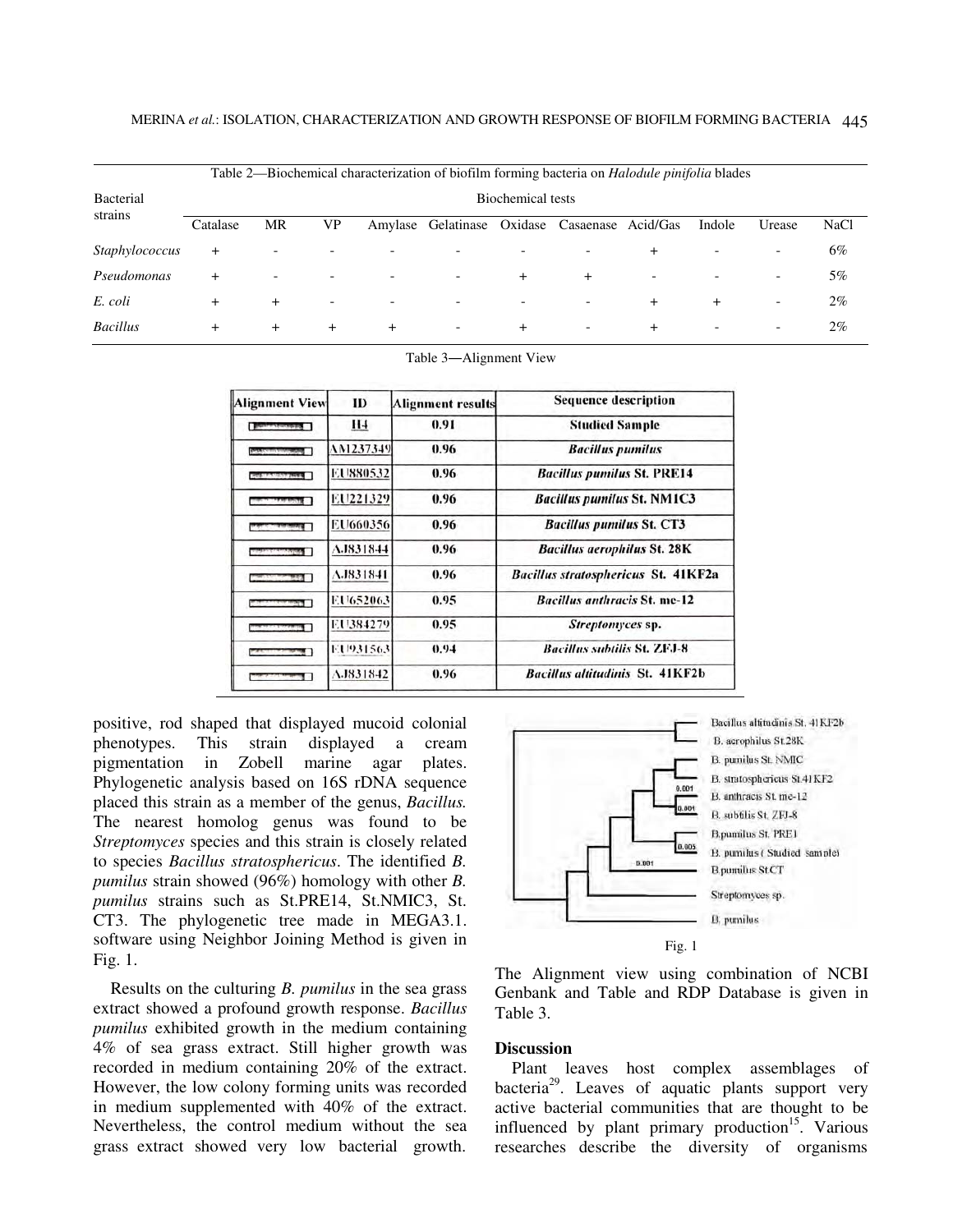| Table 4—Growth of <i>Bacillus pumilus</i> in media supplemented |
|-----------------------------------------------------------------|
| with different percentage of sea grass Halodule pinifolia       |
| extract                                                         |

| Percentage of <i>Halodule pinifolia</i><br>extract | Colony Forming Units* |
|----------------------------------------------------|-----------------------|
| Control                                            | $4 \times 10^8$       |
| 4.0                                                | $1.5 \times 10^{11}$  |
| 20                                                 | $4.6 \times 10^{11}$  |
| 40                                                 | $2.8 \times 10^{10}$  |
| *Mean value                                        |                       |

attached to marine abiotic surfaces $12$  but the associated bacterial community present in the seagrass blades and their interaction with the host was negligible. Research results from the Northern Gulf of Elat indicated broad microbial diversity associated with the seagrass *Halophila stipulaceae*<sup>28</sup>. Epiphyte bacterial communities such as Bacteroidetes, Alphaproteobacteria, Betaproteobacteria were identified from three sea grass species from the East African  $\text{const}^{10}$ . In India, there is no published information about characterization of biofilm forming bacteria on seagrass, and their interaction with host surface.

 Biofilm forming bacteria associated with sea grass *Halodule pinfolia* blade was characterized as *Staphylococcus, Pseudomonas, E. coli* and *Bacillus.*  The predominant bacteria was characterized as *Bacillus pumilus* by 16s rDNA sequence method*.*  (Accession number HM006706). The presence of *Pseudomonas* species were previously reported in seagrass *Halophila stipulaceae<sup>28</sup>*. The presence of *E.*   $\text{coll}$  in terrestrial plants was previously reported<sup>6</sup> and these bacteria have the ability to colonize corn, bean under humid condition. There are also few reports that indicate *E. coli* are capable of surviving on the phyllosphere of fresh water $30,23,19$  while the presence of *Staphylococcus* in seagrass *Halophila ovalis* was also reported<sup>27</sup>. The predominant *Bacillus* species are ubiquitous and diverse both in the terrestrial and marine ecosystem<sup>22</sup>. This species are able to produce highly hydrophobic spores that are able to adhere firmly to various inert substrata. *Bacillus pumilus* was reported to be the second most dominant species among aerobic spore forming bacteria<sup>18</sup>. Bacillus from seawater and marine bottom deposits are halotolerant and they are able to propogate and metabolize under marine condition. The bacteria *Bacillus pumilus* are aerobic, Gram positive, catalase positive, rod shaped and motile bacteria.

 The occurrence of bacteria *Bacillus* in seagrass blades were already reported<sup>1</sup> and the *Bacillus* species are among the most common bacteria found to colonize seagrasses and it is likely that they could play a role in the biocontrol of the vascular plant pathogens<sup>1</sup>. *Bacillus* spores are also resistant to unfavorable conditions such as low or no nutrient availability, extreme desiccation, hydrogen peroxide, ultraviolet light, gamma radiation or chemical disinfection<sup>20</sup>.

 The relation between plants and biofilm can be quite varied. Bacteria physically interact with plants in diverse ways. A common feature of this interaction is surface colonization in which the microbe adhere to external and internal plant tissues as individual cells and in clusters<sup>24</sup>. Bacteria that are successful in establishing pathogenic or symbiotic interactions have developed multiple ways to protect themselves $^{11}$ .

 Plants serve as a mechanical support or plants may provide some nutrients for the microbes. A comparative study made on the adhesion of epiphytic bacteria and marine free living saprophytic and pathogenic bacteria on seagrass leaves and abiotic surfaces to prove the bacteria plant symbiotrophic relationship. *Cytophaga* sp KMM 3552 and *Pseudomonas citrea* KMM 461, on *Zostera marina* seagrass blades showed increased number of viable cells (i.e.) 3-7-fold after 60h of incubation when compared to abiotic surface<sup>18</sup>. In the present study also the sea grass extract supplemented media had supported comparatively faster growth rate of the biofilm forming bacteria. Higher bacterial numbers such as  $4\times10^{11}$  CFUs were recorded which corroborated earlier reports of sea grass blades supporting the diverse array of bacteria<sup>18</sup>.

 The growth response of biofilm forming *B. pumilus* in the presence of sea grass *Halodule pinifolia* extract showed that the growth of the bacterial cells are more in the medium containing 4% of the sea grass extract, than the control (medium containing no sea grass extract). Maximum growth of bacterial cells occurred in the medium containing 20% of the sea grass extract. But very high concentration such as the medium containing 40% of extract showed lower bacterial growth than the medium supplemented with 20% of the sea grass extract indicating that the higher concentration of the extract could reduce the growth of the bacterium.

 This result indicated that the transportation of nutrient in and around sea grass beds could enhance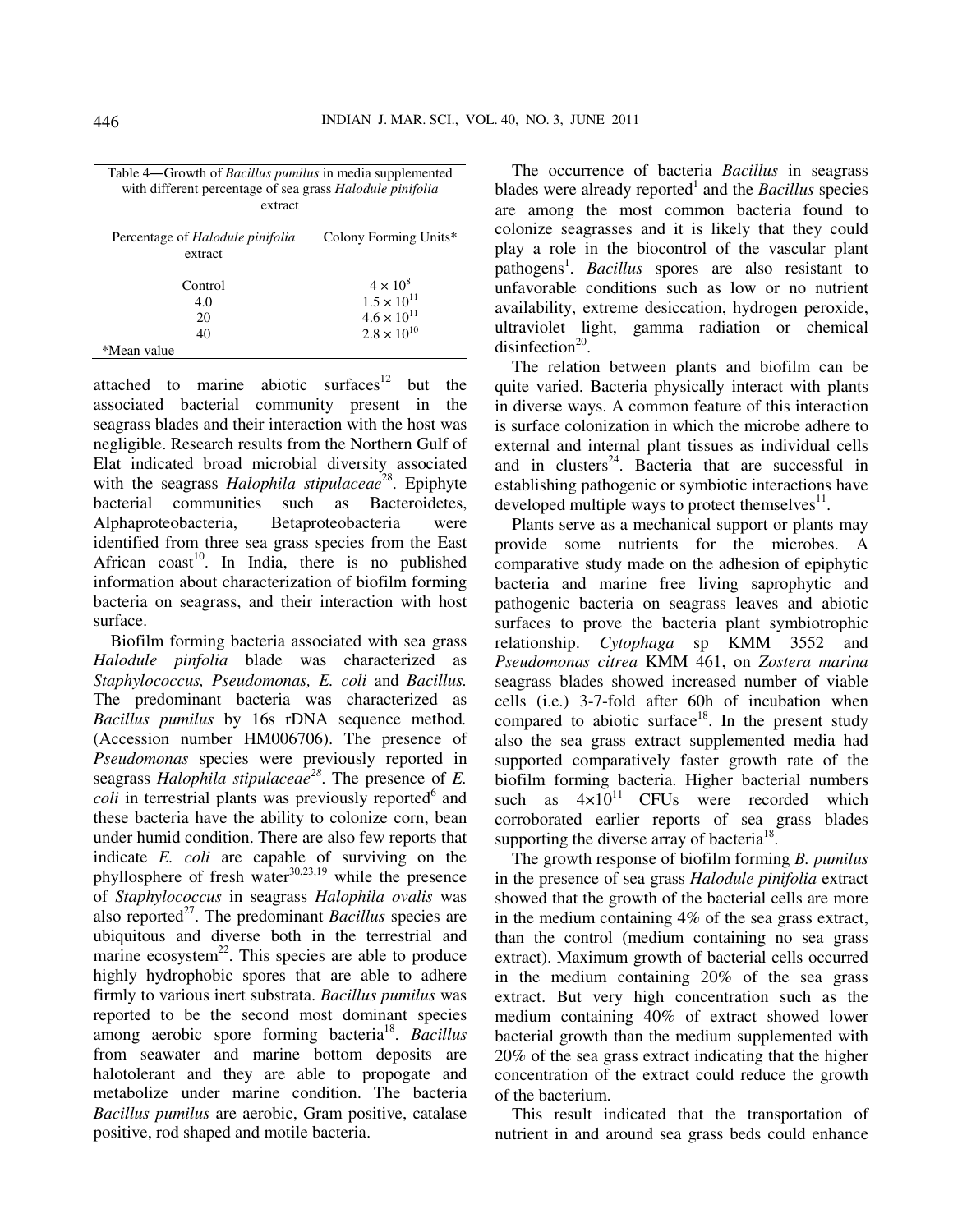the adhesion of the bacteria *Bacillus pumilus* in the natural conditions. The associated bacteria acquire these necessary nutrition such as vitamins, polysaccharides and fatty acids from the plant host and thus the growth of associated microorganism gets promoted and benefited<sup>2</sup>. Earlier reports proved that *B. pumilus* acts as a biocontrol agent in agriculturally important crops such as tomato, reducing significantly whitefly crawlers, Nymphs and pupae which threatened the plants<sup>17</sup>. Apart from that fungicidal activity against Mucoraceae and *Aspergillus* species was also reported<sup>5</sup>. Results of earlier research suggest that the bioactivity of *B. pumilus* might be vital for the health of seagrasses assuming the roles similar to those reported earlier in the terrestrial plants $^{14}$ .

 The predominant nature of *Bacillus* and the growth response showed that a beneficial interaction that exist between surface bacteria *B. pumilus* and the sea grass *H. pinifolia*. The present study provides a platform for further studies of interaction between marine bacteria in surface associated communities and between biofilm and eukaryotic host surface and the exploration of such beneficial biofilm bacteria will be of interest in marine biotechnology.

#### **References**

- 1 Algam, S. A., Guan-lin X, and Coosemans J,. Delivery methods for introducing endophytic *Bacillus* into their effect on growth promotion and suppression of tomato wilt. *Plant Pathology Journal*, 4 (1) (2005): 69-74.
- 2 Armstrong, E., Kenneth, L. Y., Boyd, G., Wrigh,t P. C., & Burgess, J. G., The symbiotic role of marine microbes on living surfaces, *Hydrobiologia,* 461, (3) (2001): 37-40.
- 3 Azevedo, J. L., Maccheroni, W., Pereira, J. O., & Araujo, W. L., Endophytic microorganisms: a review on insect control and recent advances on tropical plants, *Biotechnology***,** 3 (2000): 40-65.
- 4 Beattie, G. A., & Lindow, S. E., Bacterial colonization of leaves: A spectrum ofstrategies, *Phytopathology,* 89 (1999): 353-359.
- 5 Bottone, E. J., & Peluso, R. W., Production by *Bacillus pumilus* (MSH) of an antifungal compound that is active against Mucoroceae and *Aspergillus* species, *J. Med. Microbiol.*, 52 (2003) 69-74.
- 6 Brandl, M., & Mandrell, R. E., Fitness of *Salmonella enterica* sero var thompson in the cilantro phyllosphere. *Appl. Environ. Microbiol*., 68 **(**2002) 3614-3621.
- 7 Brian, A. Nevius., & Smith, G., South Carolina symbiotic nitrogen fixing bacteria linked with *Halodule wrightii* roots. Science and technology. Bulletin of Academy of science, (2003).
- 8 Burmolle, M., Webb, J. S., Rao, D., Hansen, L. H., Sorensen, S. J., & Kjelleberg, S. Enhanced biofilm formation and increased resistance to antimicrobial agents and bacterial invasion are caused by synergistic interactions in

multispecies biofilms, *Appl. Environ. Microbiol.,* 72 (2006) : 3916-3923.

- 9 Collins, C. H., Patricia, M. L., Grange, J. M., Falkinham III, J. O., *Collin's and Lyne's Microbiological methods*, 2004, 8th edition (Arnold puplications).
- 10 Crump, B. C., & Koch, E. W. Attached bacteria populations shared by four species of aquatic angiosperms. *Appl. Environ Microbiol.,* vol. 74, (19) ( 2008): 5948-5957.
- 11 D'Haeze, W., & Holsters, M., Surface polysaccharides enable bacteria to evade plant immunity. *Trends in Microbiology*, 12, (2004), 551-561.
- 12 D'Souza, F., & Bhosle, N. B. Analysis of microfouling products formed on metallic surfaces exposed in a marine environment. *Biofouling*, (2003) 19: 95-107.
- 13 Dunner W M, Jr. Bacterial Adhesion seen any good Biofilms lately? *Clinical Mircobiology Reviews,* 15 **(** 2) (2002): 155- 166.
- 14 Garrity, G., Boone, M., David, R., Castenholz, R. W. *Bergeys Manual of Systematic Bacteriology,* (2001) XXI, 721pp.
- 15 Haglund, A. L., Tornblom, E., Bostrom, B., & Tranvik, L., Large difference in the fraction of active bacteria in plankton, sediments and biofilm, *Microb.Ecol*. 43 (2002): 232-241.
- 16 Hansen, S. K., Rainey, P., Haagensen, J. A. J., & Molin, S. Evolution of species interactions in a biofilm community. *Nature*, 445, (2007) : 533-536.
- 17 Kloepper, J. W., Choong-Min, R., & Zhang, S., Induced systemic resistance and promotion of plant growth by *Bacillus* spp**.** *Phytopathology*, 94, (2004) (11): 1259-1266.
- 18 Kurilenko, V., Ivanova, E., & Mikhailor, V. Peculiarities of adhesion of epiphytic bacteria on leaves of the seagrass *Zostera marina* and on abiotic surfaces. *Microbiology,* 76, (2007) **(**4): 442-445.
- 19 La Duc, M. T., Kern, R., & Venkateswaran, K., Microbial monitoring of spacecraft and associated environments, *Microb. Ecol*. 47**,** (2004) 150-158.
- 20 Muller, T., Ulrich, A., Ott, M. E., & Muller,. M, Identification of plant associated *Enterococci. J. Appl. Microbiol*. 91 (2001): 268-278.
- 21 Nicholson, W. L., Munakata, N., Horneck, G., Melosh, H. J., & Setlow, P., Resistance of *Bacillus* endospores to extreme terrestrial and extra terrestrial environments, *Microbiol.Mol. Biol.Rev.* 64 (2000) 548-572
- 22 Oguntoyinbo, F. A. Monitoring of Marine *Bacillus* diversity among the bacteria community of sea water. *African Journal of Biotechnology*, 6 (2007) (2): 163-16
- 23 Ott, E. M., Muller, T. M., Muller, M., Franz, C. M., Ulrich, A., Gabel, M., & Seyfarth, W. Population dynamics and antagonistic potential of enterococci colonizing the phyllosphere of grasses. *J. Appl. Microbiol.* 91 (2001): 54-66.
- 24 Ramey, B. E., Koutsoudis, M., Bodman, S. B. V., & Fuqua, C. Biofilm formation in plant-microbe association.*Opinion in Microbiology,* 7 (2004) (6): 602-609.
- 25 Ravikumar, S., Thajuddin, N., Suganthi, P., Inbanesan, J. S., & Kumar, V. T, Bioactive potential of seagrass bacteria